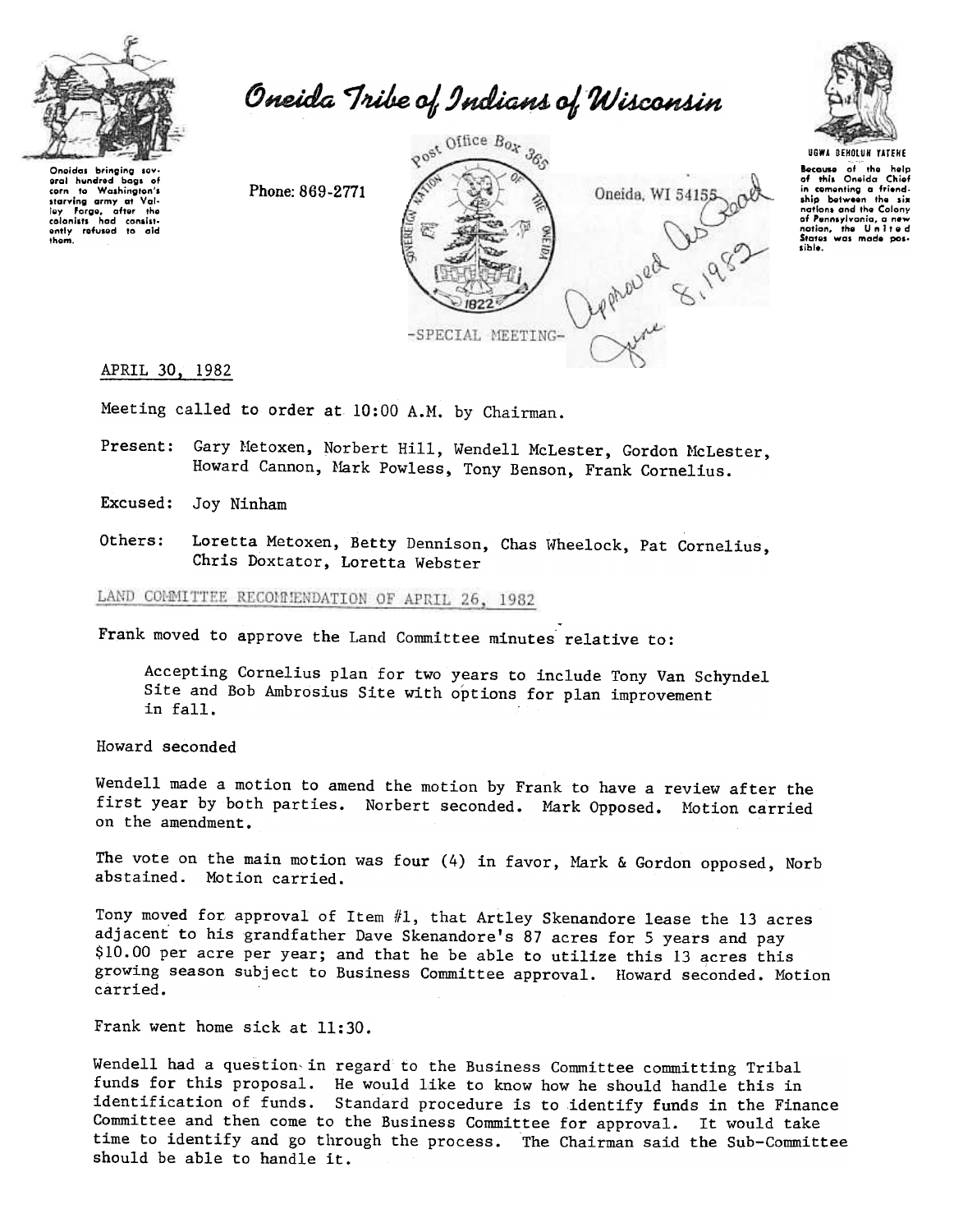Oneida Tribe of Indians of Wisconsin Special Meeting - April 30, 1982 Page 2

TAX RIDER -Jerry Hill, Fran Skenandore, Loretta Webster

Mark suggested there be a GLITC meeting here in Oneida and tell the other Tribes just what we will be doing on this issue. The Tribes have different degrees of interest as far as cigarettes are concerned. Jerry 'feels the Business Committee should begin setting an outline to follow. Gary asked Mark to head up a Sub-Committee to work on recommendations to follow.

Howard excused at 12:10.

Mark will start Monday afternoon with a Sub-Committee which will be Jerry Hill, Francis Skenandore, Barb Skenandore, Mark Powless, Wendell McLester. They will work on a new position paper in draft form. A draft should be ready for discussion on May 5, 1982. Gary will make a press release after the May 5 meeting.

## ARCHITECT AGREEMENT FOR MULTI-PURPOSE BUILDING

Mark had a memo from the Law Office. Mark had Francis look at the Architect Agreement and Francis had several comments on the memo. Mark moved to have the Law Office negotiate an agreement for the architect services. Norbert seconded. Motion Carried.

Loretta presented an invoice from WIPFLI for work they say we requested. Dick said we shouldn't pay this because it doesn't come within the scope of the contract we just signed.

"Management Advisory Services through February 27, 1982 in connection with development of qualitative performance evaluation of accounting'and data processing personnel as requested by the Oneida Tribal Business Committee. The Bill is \$1,687.00.'1

Wendell said he did not recall asking for anything extra such as this. Wendell recommended we don't pay this invoice and contact WIPFLI and show us where we made this extra request. Loretta will follow this up.

Loretta presented a Resolution from Ted White to have two graduate students from U.W. Madison. They would work in a Social Service Program in Oneida. The Business Committee felt they needed more information.

There was discussion of sale of untaxed cigarettes by Oneida individuals on the Oneida Reservation. The Oneida Tobacco Ordinance does not provide for such licenses. Lena Cornelius asked to be on the agenda Monday night to request a cigarette license. Mark prepared a Position paper in response to several requests from Tribal members who have requested an application to sell untaxed cigarettes on the Oneida Reservation. It was felt a discussion would be done when all the Business Committee members could be here.

Norbert moved to recess at 1:15 P.M. Mark seconded. Motion carried.

3:50 P.M. Meeting Reconvened. Howard moved to have a Special Session on the Oneida Tobacco License request. Tony seconded. Motion carri

Discussion continued on the cigarette license. There was lengthly discussion but everyone agreed that to continue the discussion all members should be present. The Business Committee will listen to whatever Lena or anyone else has to say Monday night. Tony, Howard, Joy and Norb will be at the Tribal Membership Workshop in Rhinelander MOnday night.